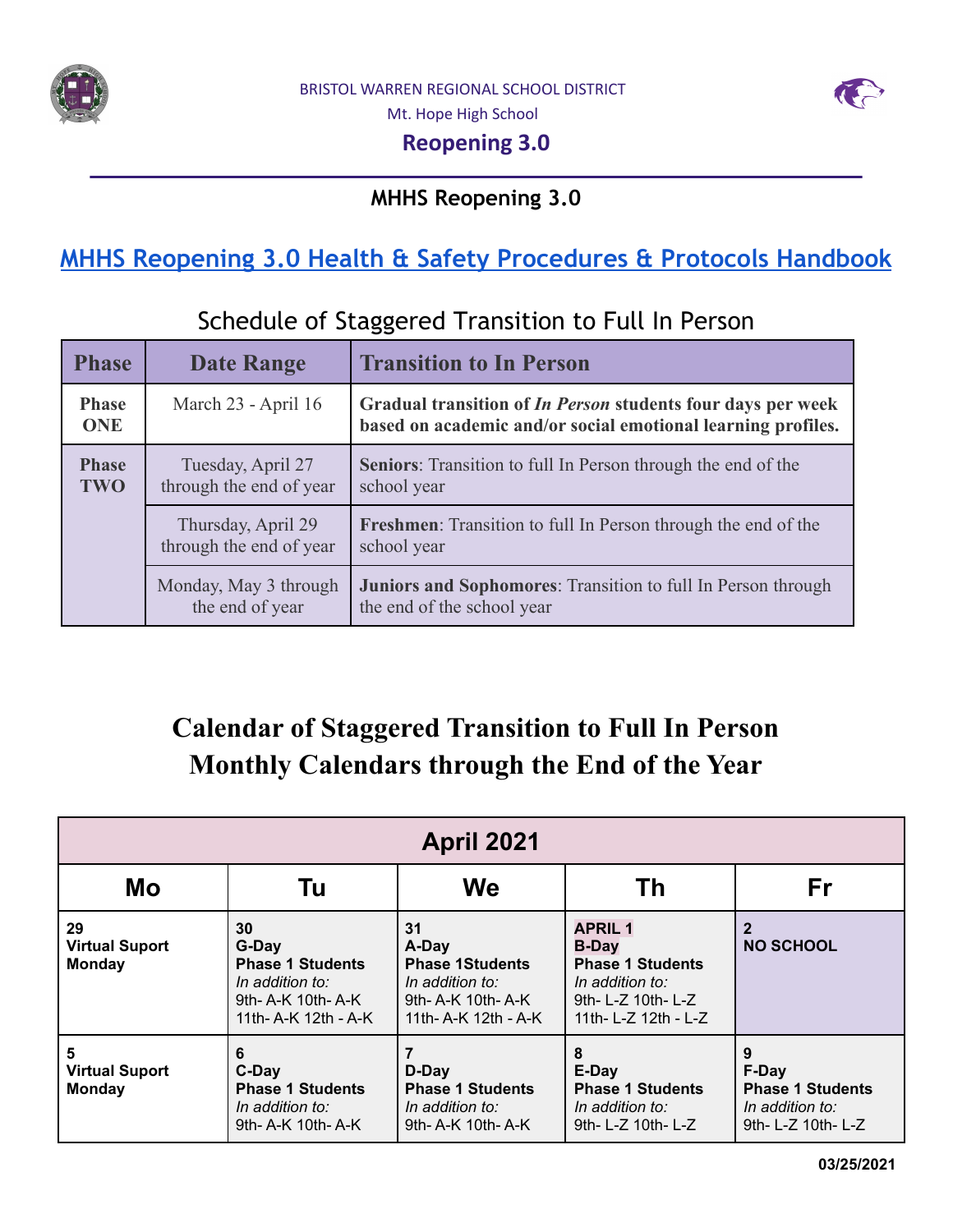



Mt. Hope High School

## **Reopening 3.0**

|                                               | 11th- A-K 12th - A-K                                                                                                                               | 11th- A-K 12th - A-K                                                                                         | 11th- L-Z 12th - L-Z                                                                                                                                          | 11th- L-Z 12th - L-Z                                                                                            |
|-----------------------------------------------|----------------------------------------------------------------------------------------------------------------------------------------------------|--------------------------------------------------------------------------------------------------------------|---------------------------------------------------------------------------------------------------------------------------------------------------------------|-----------------------------------------------------------------------------------------------------------------|
| 12<br><b>Virtual Suport</b><br><b>Monday</b>  | 13<br>G-Day<br><b>SAT Day for ALL</b><br><b>JUNIORS IN</b><br><b>PERSON</b><br><b>Virtual Learning Day</b><br>for all remaining<br><b>students</b> | 14<br>A-Day<br>Phase ONE Students<br>In addition to:<br>$9th - A-K$<br>10th-A-K<br>11th- $A-K$<br>12th - A-K | 15<br><b>B-Day</b><br><b>PSAT Day for ALL</b><br><b>SOPHOMORES IN</b><br><b>PERSON</b><br><b>Virtual Learning Day</b><br>for all remaining<br><b>students</b> | 16<br>C-Day<br>Phase ONE Students<br>In addition to:<br>$9th-L-Z$<br>10th- $L-Z$<br>11th- $L-Z$<br>$12th - L-Z$ |
| 19<br><b>Spring Break</b>                     | 20<br><b>Spring Break</b>                                                                                                                          | 21<br><b>Spring Break</b>                                                                                    | 22<br><b>Spring Break</b>                                                                                                                                     | 23<br><b>Spring Break</b>                                                                                       |
| 26<br><b>Virtual Support</b><br><b>Monday</b> | 27<br>D-Day<br><b>Phase TWO</b><br>$9th - A-K$<br>10th- $A-K$<br>11th- $A-K$<br>12th- All Seniors                                                  | 28<br>E-Day<br><b>Phase TWO</b><br>9th- $A-K$<br>10th- $A-K$<br>11th- $A-K$<br>12th-All Seniors              | 29<br>F-Day<br><b>Phase TWO</b><br>9th-All Freshmen<br>$10th-L-Z$<br>11th-L- $Z$<br>12th-All Seniors                                                          | 30<br>G-Day<br><b>Phase TWO</b><br>9th-All Freshmen<br>$10th-L-Z$<br>11th-L- $Z$<br>12th-All Seniors            |

| <b>May 2021</b>                                                                                                         |                                    |                                          |                                                                                       |                                    |  |
|-------------------------------------------------------------------------------------------------------------------------|------------------------------------|------------------------------------------|---------------------------------------------------------------------------------------|------------------------------------|--|
| Mo                                                                                                                      | Tu                                 | We                                       | <b>Th</b>                                                                             | <b>Fr</b>                          |  |
| $\mathbf{3}$<br>E-Day<br><b>Phase TWO</b><br>9th-All Freshmen<br>10th-All Sophs<br>11th-All Juniors<br>12th-All Seniors | 4<br>A-Day<br><b>All Students</b>  | 5<br><b>B-Day</b><br><b>All Students</b> | 6<br>C-Day<br><b>All Students</b>                                                     | 7<br>D-Day<br><b>All Students</b>  |  |
| 10<br><b>B-Day</b><br><b>All Students</b>                                                                               | 11<br>E-Day<br><b>All Students</b> | 12<br>F-Day<br><b>All Students</b>       | 13<br><b>Teacher</b><br><b>Professional</b><br><b>Development</b><br><b>NO SCHOOL</b> | 14<br>G-Day<br><b>All Students</b> |  |
| 17<br><b>Statewide Teacher</b><br><b>Professional</b><br><b>Development</b><br><b>Distance Learning</b><br><b>Day</b>   | 18<br>A-Day                        | 19<br><b>B-Day</b>                       | 20<br>C-Day                                                                           | 21<br>D-Day                        |  |
| 24<br><b>A-Day</b>                                                                                                      | 25<br>E-Day                        | 26<br>F-Day                              | 27<br>G-Day                                                                           | 28<br>A-Day                        |  |